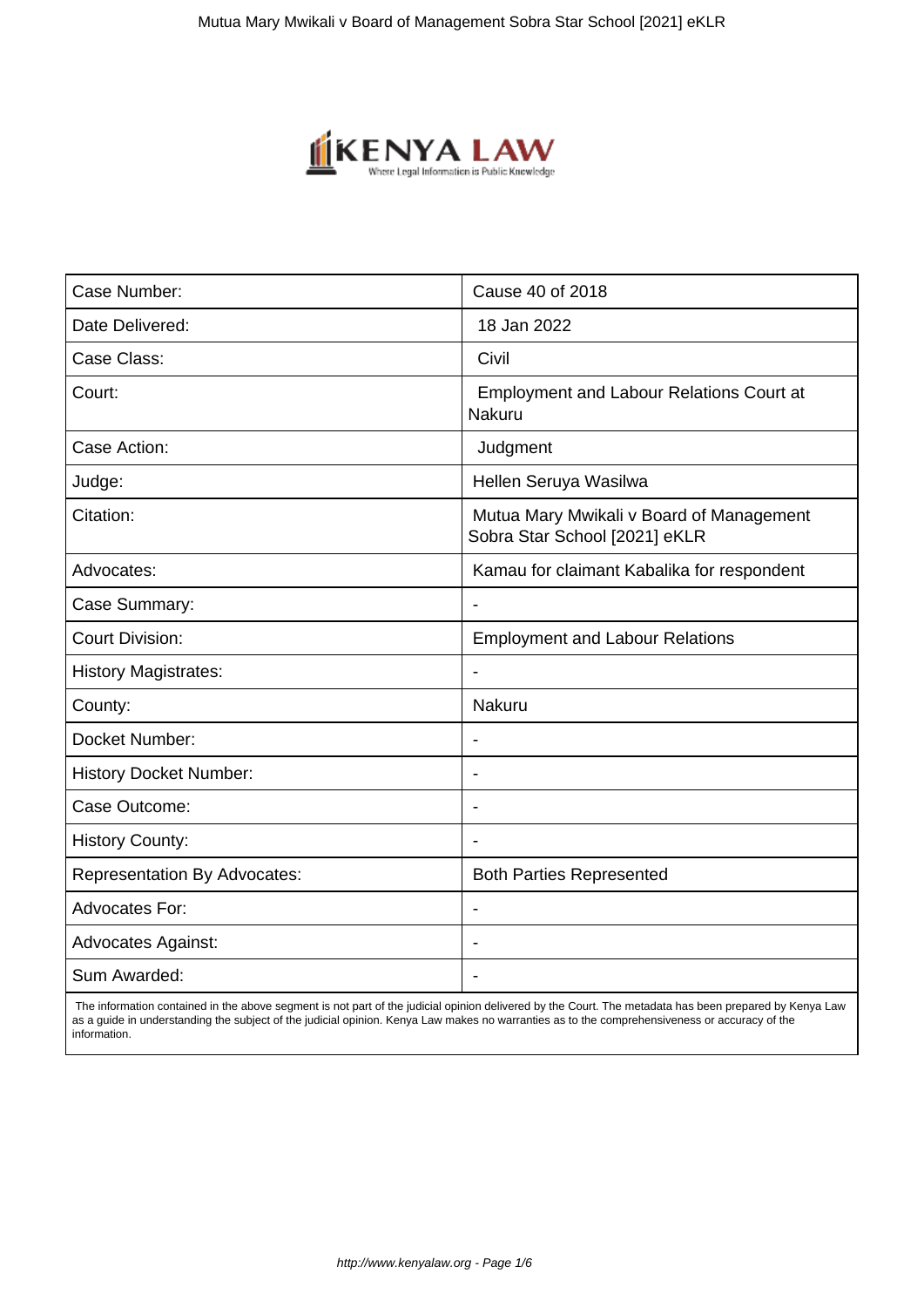## **REPUBLIC OF KENYA**

## **IN THE EMPLOYMENT AND LABOUR RELATIONS COURT**

## **AT NAKURU**

#### **CAUSE NO. 40 OF 2018**

# **MUTUA MARY MWIKALI.………………………CLAIMANT**

## **VERSUS**

## **BOARD OF MANAGEMENT**

## **SOBRA STAR SCHOOL...………………………RESPONDENT**

## **JUDGEMENT**

1. The Claimant filed her Memorandum of Claim on 13<sup>th</sup> February, 2018 contending that she had been unfairly terminated by the Respondent and claiming compensation for the said unfair termination and for underpayment together with house allowance pay for all the time she worked for the Respondent. The Claimant prays for the following remedies: -

### **a) Payment for;**

- **i. one-month salary in lieu of Notice,**
- **ii. Annual leave due for one year**
- **iii. Underpayment of wages**
- **iv. Underpayment of house allowance**
- **v. Compensation for unlawful termination.**
- **b) General damages**
- **c) Costs of this suits and interest herein above.**

## **d) Any other or further relief that this Honourable Court may deem fit and just to grant.**

2. The Respondent filed a response to claim on the  $27<sup>th</sup>$  March, 2018 contending that the claimant was dismissed lawfully for participating in unlawful strike that cause unrest in the school.

## **Claimant's Case**

3. The claimant avers that she was employed by the Respondent in January, 2016 earning a monthly salary of Kshs. 6,000 however on holidays of April, August and December the claimant received a salary of Kshs. 3,000 per month.

4. On  $20^{th}$  July, 2017 the claimant received a text message from the Respondent director via mobile phone number 0718611018 dismissing her from employment without setting out the reason for the said dismissal.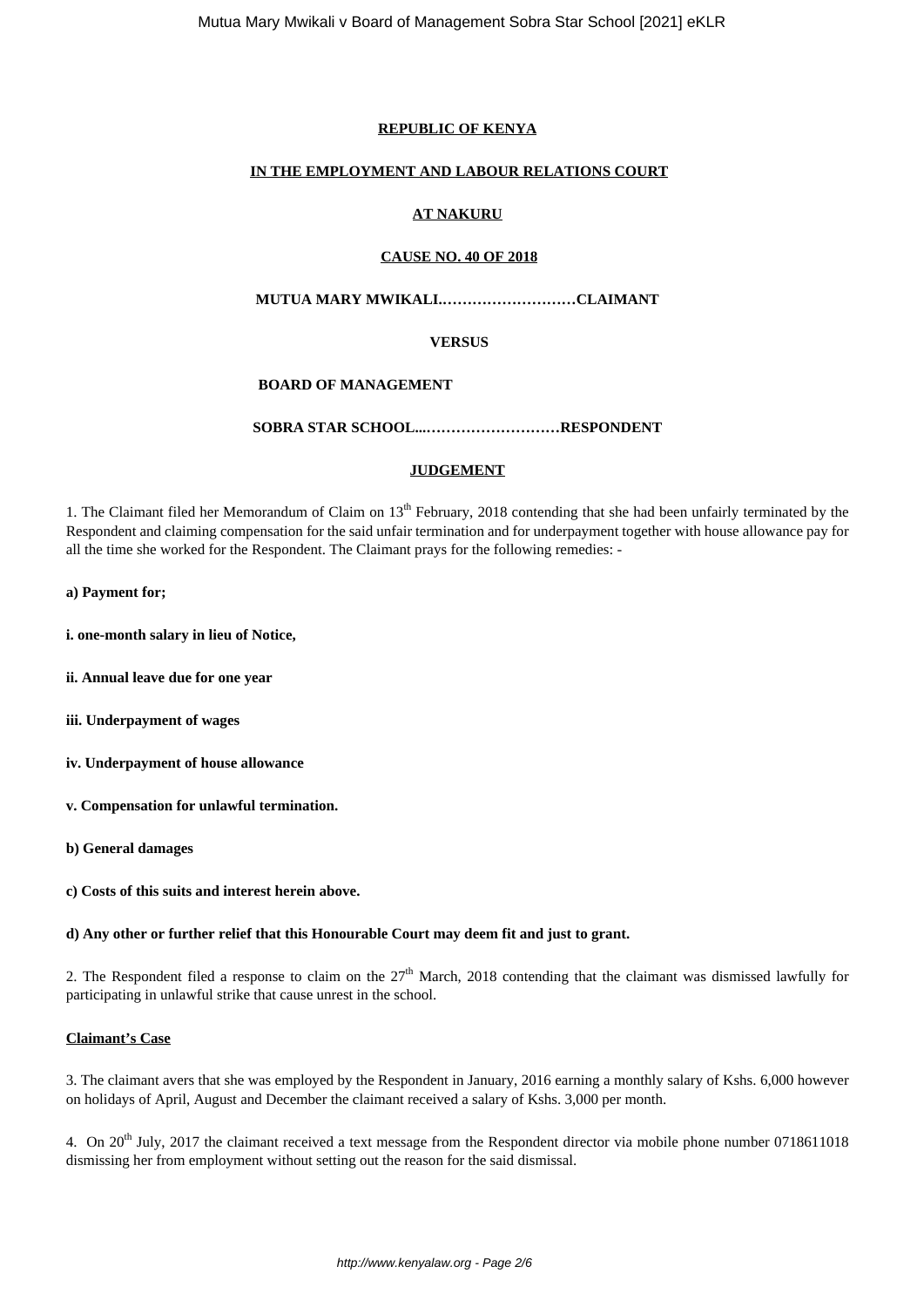## Mutua Mary Mwikali v Board of Management Sobra Star School [2021] eKLR

5. Aggrieved by the Respondent's Actions, the Claimant approached her Union being Kenya National Union of Private School Teachers who intervened and an agreement was arrived at dated 27.7.2019 that the claimant was to be paid terminal dues of Kshs. 116,600 however the claimant was only paid Kshs. 25,000 and the balance were never remitted to her to date.

6. Despite frantic follow up, the Respondent declined to remit the said dues to the claimant.

7. The claimant alleged that she was underpaid throughout her employment with the Respondent and did not take her annual leave for the financial year 2016/2017.

8. During hearing the claimant testified that the circumstances leading to the termination is that she was advised by the Head teacher Ms. Irene who was in charge of ECD section not to administer an exam till their salary issue was sorted out. The Respondent's director then learned of the said action and ordered her to leave the school immediately and later on she received a message terminating her services. She maintained that there was no strike in the school as alleged.

9. Upon cross examination she admitted that the school had holidays being April, August and December however that during the said months they could teach pupils on tuition and after tuition she could carry out marketing of the school till 1.00pm every day of the week.

10. She maintained that she never received any warning letter at any point in her employment with the Respondent.

## **Respondent's case**

11. The Respondent admits to employing the claimant and also admits summarily dismissing the claimant however that the reason for the dismissal was communicated to the claimant, which was for participating in an illegal strike that caused unrest in the school and disrupted learning.

12. The Respondent also admits to signing the agreement with the Kenya National Union of Private teachers dated  $27<sup>th</sup>$  July, 2017 however that she was coerced into signing the agreement therefore that the agreement is unenforceable.

13. It is the Respondent's case that the claimant never worked diligently as alleged and received several verbal warnings.

14. During hearing the Respondent called two witnesses, Sophia Barasa (RW-1),the director of the Respondent who adopted her statement dated 5.4.2018 and in addition averred that she never agreed with the claimant on alleged pay rise after probation period neither did she agree to give the claimant 3 months notice before termination. She added that there were no tuitions during holidays.

15. Upon cross-examination, RW-1 testified that there was a verbal employment contract between the Respondent and the claimant and the pay was of Kshs. 6,000 for all untrained teachers which was paid throughout the year. She testified that she terminated the services of the claimant for gross misconduct of causing an illegal strike that disrupted learning in the school.

16. The Respondent second witness, Irene Bonareri, RW-2, was the Respondent's ECD head teacher. She adopted her witness statement dated 5.4.2018 and in addition testified that a strike occurred which was caused by the Claimant and her efforts to calm down the claimant and the entire situation did not bear any fruits. She testified that salary review was always at the discretion of the employer pursuant to satisfactory performance.

17. She also testified that the claimant had been issue with 3 warning letters.

18. On cross examination, she testified that the warning was given verbally for talking badly about the school however that the director who gave the said warnings was not in the school and could only communicate the said warning to her. She maintained that she did not instruct the claimant not to administer exams as alleged, neither did she participate in the strike that led to the claimant's termination.

#### **Claimants Submissions**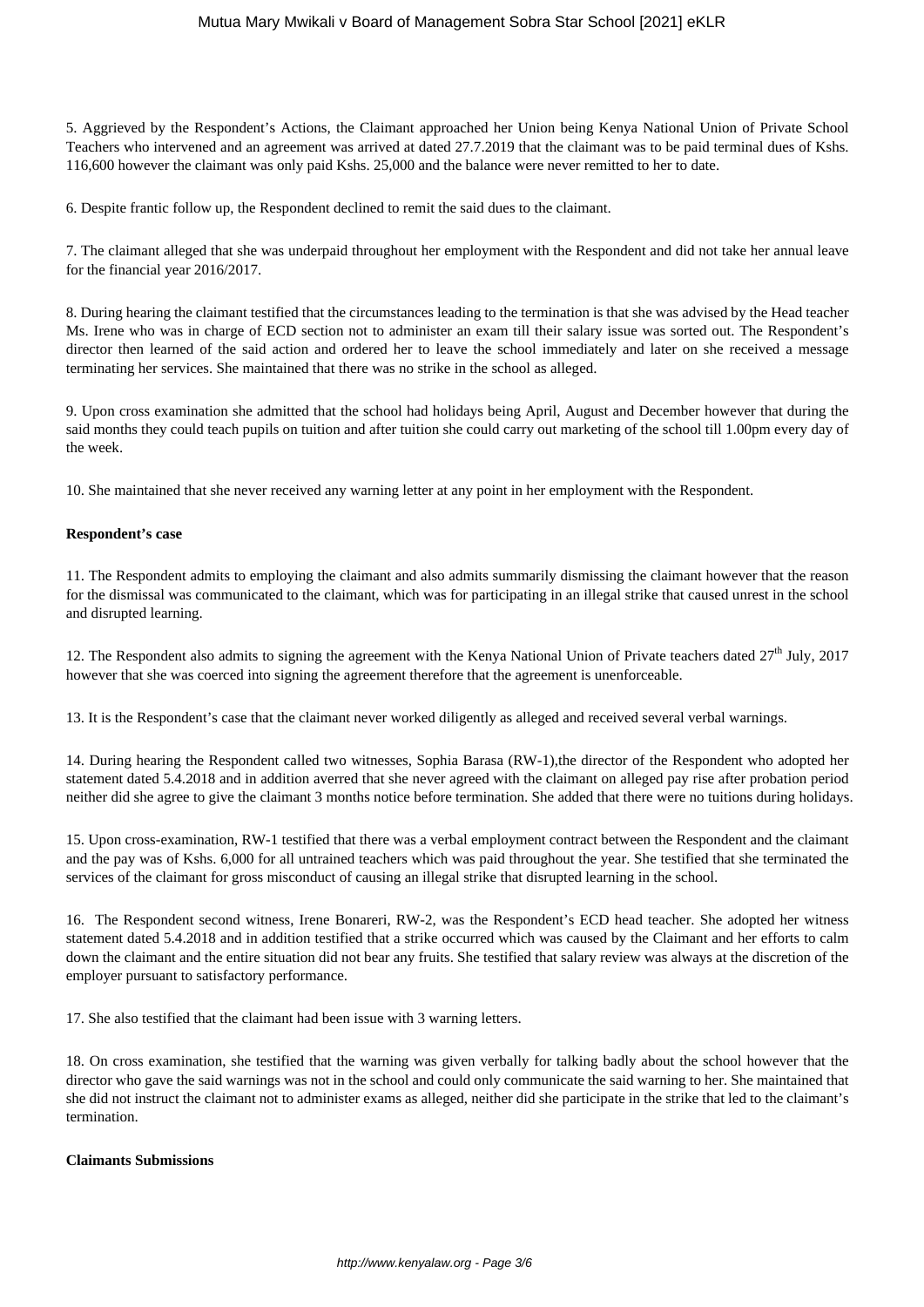**19.** The claimant submitted from the onset that no reason was given for the said termination. She argued that the termination was not preceded by a disciplinary hearing as envisaged under section 41 of the Employment Act therefore failing on procedural fairness. In this she cited the case of **Francis Mukhwana Tsama V Kwale International Sugar Co. Limited [2015] eklr.**

20. The claimant then urged this Court to find in her favour and allow the claim as prayed.

#### **Respondent's Submissions**

21. The Respondent on the other hand submitted that the claimant was summarily dismissed for gross misconduct of causing an illegal strike in the Respondent disrupting learning therefore that her dismissal was justified in the circumstances.

**22.** With regard to underpayment claimed, it was submitted that the claimant has not demonstrated which wage order she was relying on in justifying the said underpayment and submitted further that the claimant ought to have annexed a copy of the wage order to guide this Court in the said claim. In this, she cited the case of **Patson Musembi Kitolo V Kin Jin Lee [201t5] eklr.**

23. On the leave pay sought, it was submitted that the claimant was teaching kindergarten who never attended any tuition rather enjoyed three month leave in a year therefore the leave claim is not warranted.

24. I have examined the evidence and submissions of the parties herein. From the claimant's evidence, she was terminated through text and no reason for the termination were given.

25. The respondents have not produced any letter indicating the reasons for the termination but only indicate that the claimant was terminated for participating in an unlawful strike.

26. Section 43 of the Employment Act 2007 states as follows;

### *"43. Proof of reason for termination*

*(1) I n any claim arising out of termination of a contract, the employer shall be required to prove the reason or reasons for the termination, and where the employer fails to do so, the termination shall be deemed to have been unfair within the meaning of [section 45.](http://kenyalaw.org:8181/exist/kenyalex/actview.xql"actid=No.%2011%20of%202007#KE/LEG/EN/AR/E/NO.%2011%20OF%202007/sec_45)*

*(2) The reason or reasons for termination of a contract are the matters that the employer at the time of termination of the contract genuinely believed to exist, and which caused the employer to terminate the services of the employee".*

27. The law envisages that in any termination, reason for termination must be given but in case of the claimant no such reasons were given. The claimant had also worked for the respondent since January 2016. She was never issued with any appointment letter as envisaged by Section 6 (confirm) of the Employment Act.

28. Section 41 of the Employment Act 2006 also states as follows;

#### *"41. Notification and hearing before termination on grounds of misconduct*

*(1) Subject to [section 42\(](http://kenyalaw.org:8181/exist/kenyalex/actview.xql"actid=No.%2011%20of%202007#KE/LEG/EN/AR/E/NO.%2011%20OF%202007/sec_42)1), an employer shall, before terminating the employment of an employee, on the grounds of misconduct, poor performance or physical incapacity explain to the employee, in a language the employee understands, the reason for which the employer is considering termination and the employee shall be entitled to have another employee or a shop floor union representative of his choice present during this explanation.*

*(2) Notwithstanding any other provision of this Part, an employer shall, before terminating the employment of an employee or summarily dismissing an employee under [section 44\(](http://kenyalaw.org:8181/exist/kenyalex/actview.xql"actid=No.%2011%20of%202007#KE/LEG/EN/AR/E/NO.%2011%20OF%202007/sec_44)3) or (4) hear and consider any representations which the employee may on the grounds of misconduct or poor performance, and the person, if any, chosen by the employee within <i>subsection* (1)*,* make".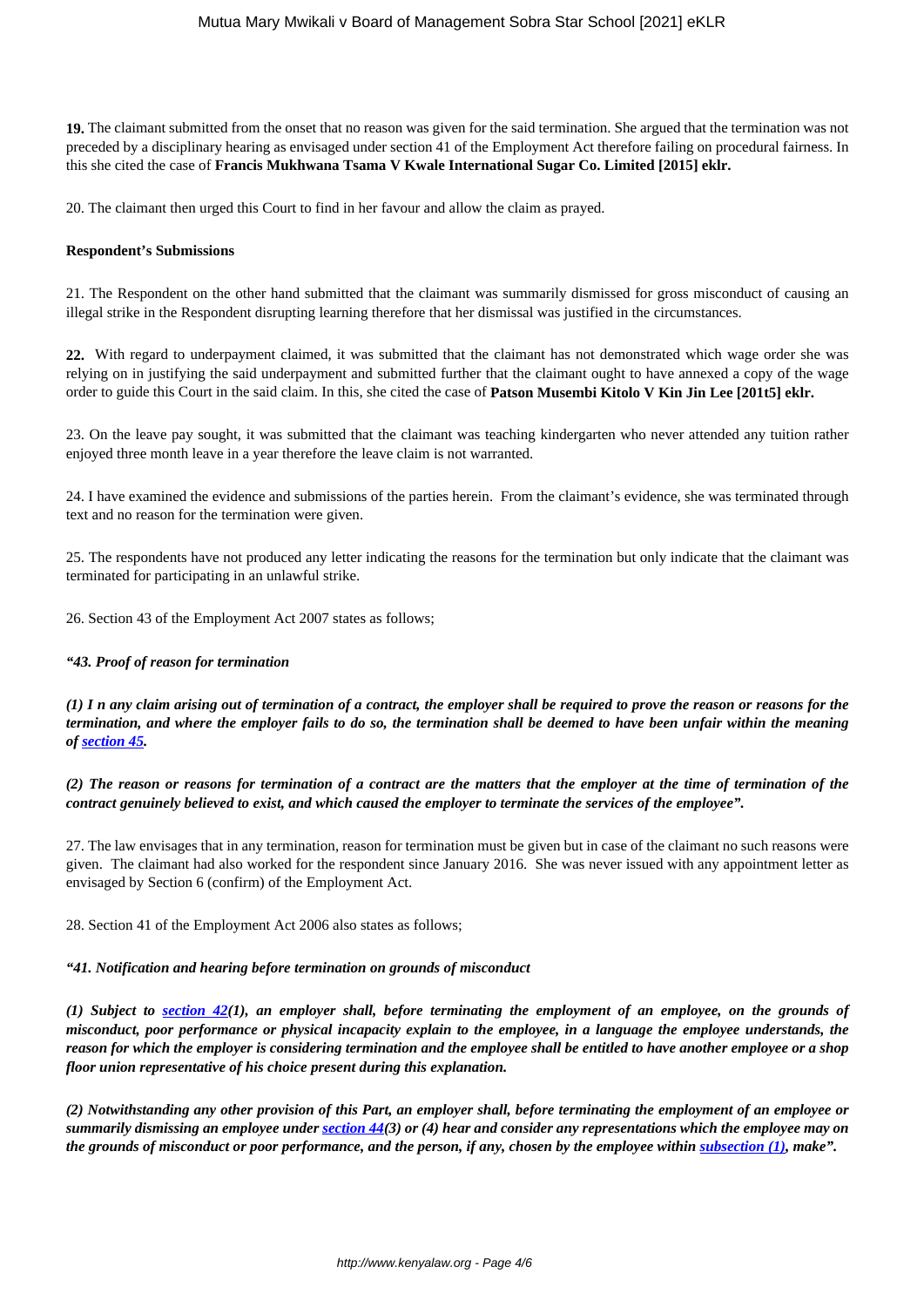29. In the case of the claimant, she was never invited for any disciplinary process and so provisions of Section 45 (2) of the Employment Act 2007 which states as follows were flowed.

*"45. (1)……*

*(2) A termination of employment is unfair if the employer fails to prove-*

- *(a) that the reason for the termination is valid;*
- *(b) that the reason for the termination is a fair reason-*
- *(i) related to the employee's conduct, capacity or compatibility; or*
- *(ii) based on the operational requirements of the employer; and*
- *(c) that the employment was terminated in accordance with fair procedure".*
- 30. It is therefore apparent that the termination of the claimant was unfair and unjustified.
- 31. In terms of remedies I find for claimant and award him as follows;
- **1. I month salary in lieu of notice = 13,309.80/=**
- **2. Annual leave due for 1 year = 13,309.80/=**
- **3. Unpaid house allowance being 15% of salary**
- **= 15 x 13,309 x 18 months = 35,934.30/=**
- **4. Under payment of salary as pleaded**
- **= 119,401.40/=**
- **5. Compensation equivalent to 10 months salary for unlawful and unfair termination**
- **= 10 x 13,309 = 133,090/=**

**TOTAL = 315,045.30/=**

## **Less statutory deductions**

**6. The respondent will also pay costs of this suit plus interest at court rates with effect from the date of this Judgment.**

Dated and delivered in open Court this **18TH day of JANUARY, 2022.**

## **HON. LADY JUSTICE HELLEN WASILWA**

# **JUDGE**

### **In the presence of:**